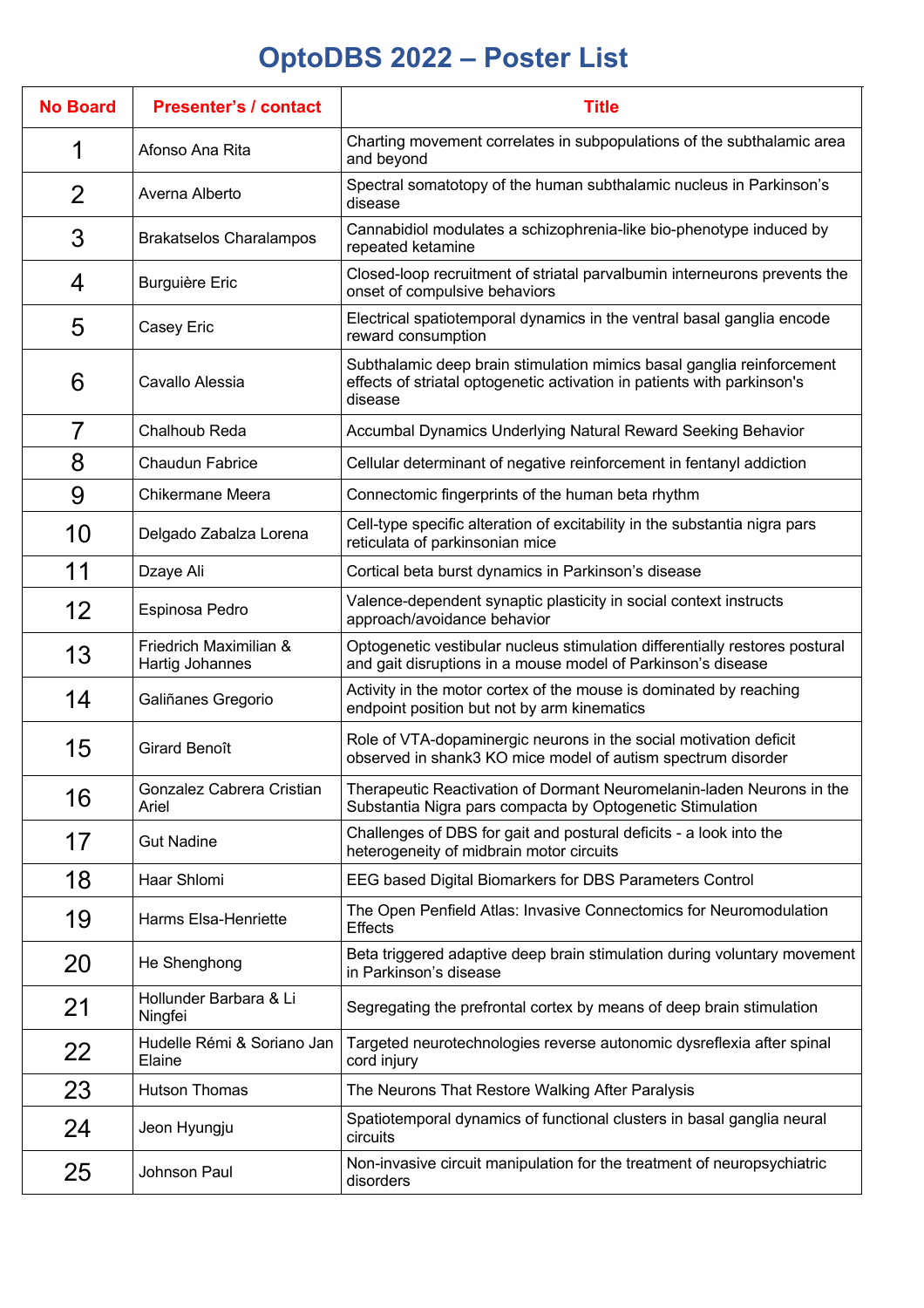| 26 | Kamesh Anusha             | Progressive Emergence of Striatal Synaptic Alterations in Glutamate<br>Neurotransmission in VPS35 Knock-In PD Mouse Model                                                         |
|----|---------------------------|-----------------------------------------------------------------------------------------------------------------------------------------------------------------------------------|
| 27 | Kathe Claudia             | Wireless closed-loop optogenetics across the entire spinal cord in<br>ecological environments                                                                                     |
| 28 | Kochubey Olexiy           | Optogenetic stimulation of medial amygdala GABA neurons with<br>kinetically different                                                                                             |
| 29 | Köhler Richard            | Investigation of Movement Intention Dynamics from Intracranial EEG in<br>Parkinson's Disease Patients                                                                             |
| 30 | Koschützke Leif           | Establishing Intracortical Microstimulation as a Readout to Determine<br>Plasticity in Animal Models of DBS                                                                       |
| 31 | Lepeu Gregory             | Probing cortical excitability and seizure resilience under GABAergic<br>modulation                                                                                                |
| 32 | Leserri Simona            | Structural and functional connectivity of Deep Brain Stimulation in the<br>Nucleus Accumbens for Treatment-Resistant Depression                                                   |
| 33 | Li Yue                    | Dual-action of ketamine confines addiction liability                                                                                                                              |
| 34 | Loureiro Michaël          | Cellular Determinants of Subthalamic Functional Diversity                                                                                                                         |
| 35 | Masini Debora             | Targeted activation of midbrain neurons restores locomotor function in<br>mouse models of parkinsonism                                                                            |
| 36 | Moerman Charlotte         | STIMO-PARKINSON: Study on feasibility of Targeted epidural spinal<br>stimulation to Improve MObility in patients with PARKINSON's disease                                         |
| 37 | Mule Nandkiskor           | Multimodal characterization of mouse subthalamic nucleus neurons                                                                                                                  |
| 38 | <b>Neudorfer Clemens</b>  | Lead-DBS v3.0: Towards local and network-specific imaging in Deep<br><b>Brain Stimulation</b>                                                                                     |
| 39 | Nguyen Michael            | Identifying Fiber Tracts for gait from Focal Stroke Lesions and Deep Brain<br>Stimulation Connectivity in Parkinson's Disease                                                     |
| 40 | Nguyen Thuy Anh Khoa      | Stimulation maps to assist programming of deep brain stimulation for<br>Parkinson's disease                                                                                       |
| 41 | Nourizonoz Ali            | BlueBerry: Wireless optogenetic feedback in freely moving animals based<br>on real-time behavioral tracking                                                                       |
| 42 | Oxenford Simon            | Lead-OR: A Multimodal Platform for Deep Brain Stimulation Surgery                                                                                                                 |
| 43 | Philippides Antoine       | The role of afferent input in neuroprosthetic learning                                                                                                                            |
| 44 | <b>Piette Charlotte</b>   | Opto-activation of cortical somatostatin interneurons as an alternative<br>therapy in Parkinson's disease                                                                         |
| 45 | Pu Delin                  | Population level encoding of threat memory in temporal neocortex                                                                                                                  |
| 46 | Rajamani Nanditha         | Symptom specific connectivity can be correlated to Deep Brain<br>Stimulation outcome in Parkinson disease                                                                         |
| 47 | Rodriguez Fernando        | Exploring the Use of Convolutional Neural Networks to Improve Closed-<br>loop Deep Brain Stimulation in Essential Tremor Patients                                                 |
| 48 | Salzmann Lena             | Investigating Personalized Closed-Loop Neurofeedback for Gait<br><b>Rehabilitation of Parkinson's Patients</b>                                                                    |
| 49 | <b>Scherer Maximilian</b> | Disruption of pathophysiological network dynamics in treatment-resistant<br>depression by subcallosal cingulate gyrus deep brain stimulation                                      |
| 50 | Segura Amil Alba          | Programming of Subthalamic Nucleus Deep Brain Stimulation with<br>Hyperdirect Pathway and Corticospinal Tract-Guided Parameter<br>Suggestions                                     |
| 51 | Sermon James              | Sub-harmonic Entrainment of Cortical Gamma Oscillations to Deep Brain<br>Stimulation in Parkinson's Disease: Predictions and Validation of a<br>Patient-Specific Non-Linear Model |